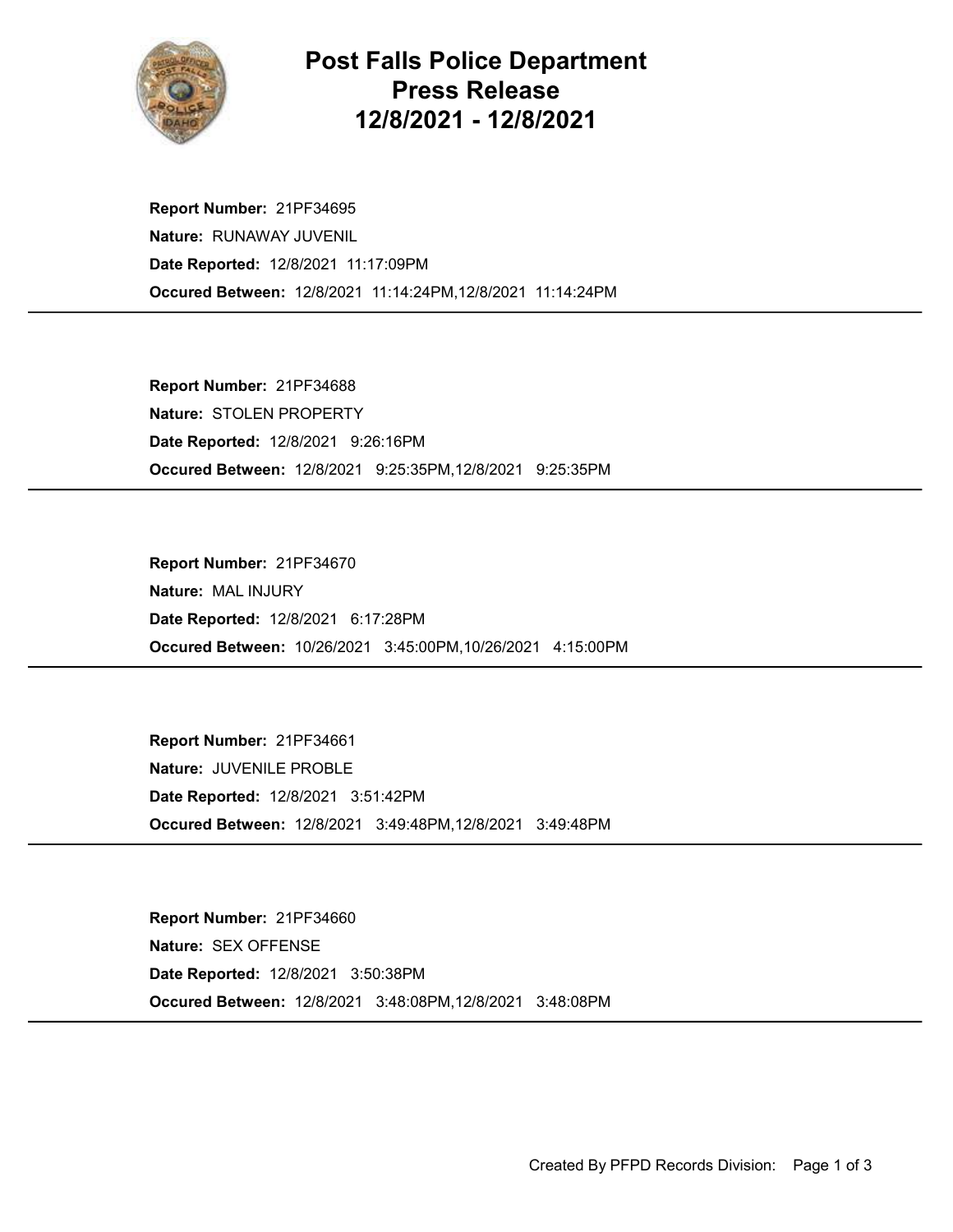Occured Between: 12/8/2021 3:41:41PM,12/8/2021 3:41:41PM Report Number: 21PF34658 Nature: THREATENING Date Reported: 12/8/2021 3:44:19PM

Occured Between: 12/8/2021 2:08:43PM,12/8/2021 2:08:43PM Report Number: 21PF34647 Nature: FOUND PROPERTY Date Reported: 12/8/2021 2:11:38PM

Occured Between: 12/8/2021 1:26:31PM,12/8/2021 1:26:31PM Report Number: 21PF34645 Nature: BATTERY Date Reported: 12/8/2021 1:27:54PM

Occured Between: 11/30/2021 7:30:00PM,12/1/2021 1:30:00PM Report Number: 21PF34642 Nature: THEFT Date Reported: 12/8/2021 1:13:23PM

Occured Between: 12/8/2021 12:34:51PM,12/8/2021 12:34:51PM Report Number: 21PF34636 Nature: CHILD ABUSE Date Reported: 12/8/2021 12:35:51PM

Occured Between: 12/8/2021 10:39:18AM,12/8/2021 10:39:21AM Report Number: 21PF34619 Nature: ACCIDENT UNK Date Reported: 12/8/2021 10:39:54AM